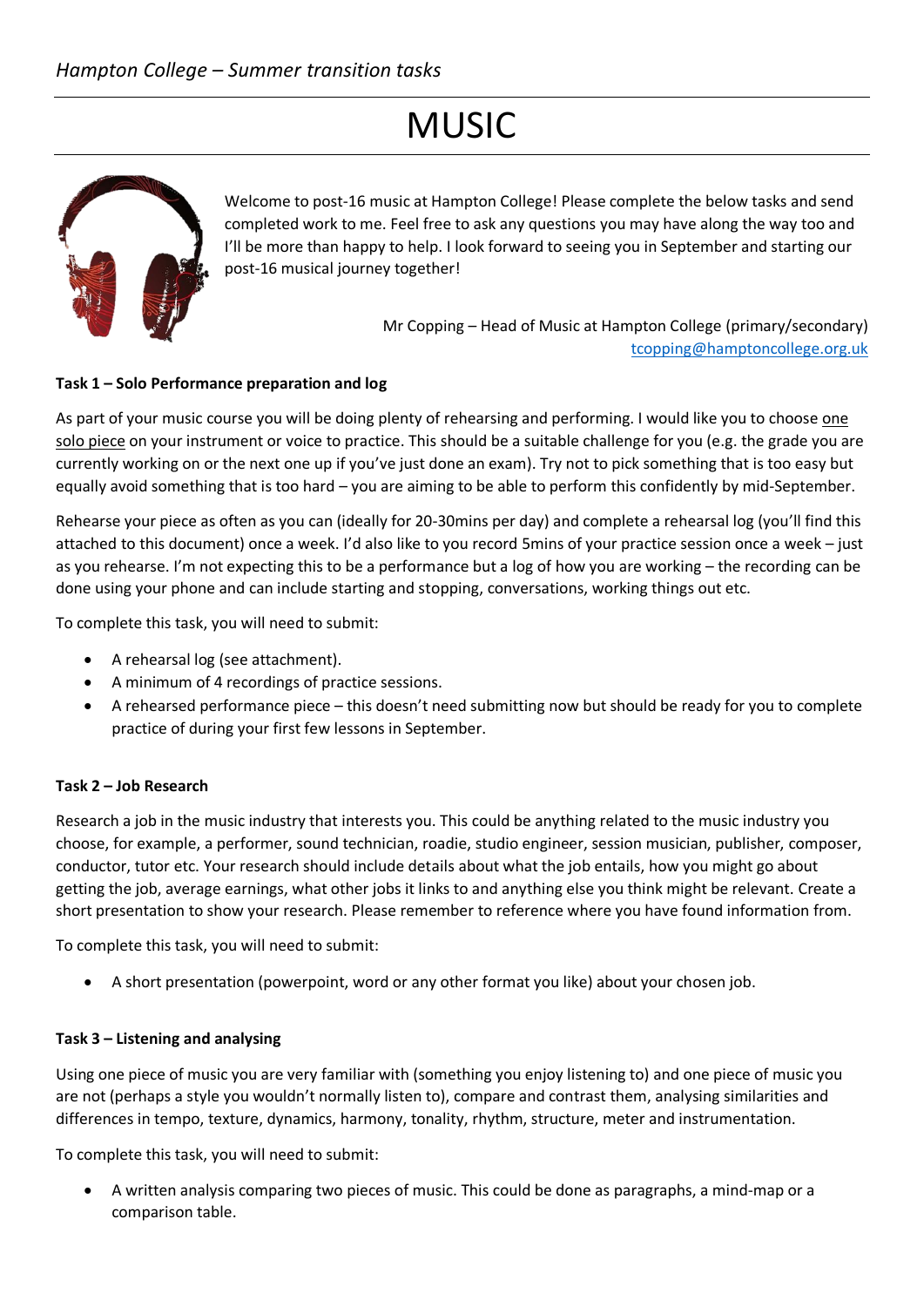## Rehearsal Log

| Name:           | Instrument: |
|-----------------|-------------|
| Title of piece: |             |
| Composer:       |             |

| Date | Details of what was | Strengths / successes | Areas for development / |
|------|---------------------|-----------------------|-------------------------|
|      | rehearsed           |                       | targets                 |
|      |                     |                       |                         |
|      |                     |                       |                         |
|      |                     |                       |                         |
|      |                     |                       |                         |
|      |                     |                       |                         |
|      |                     |                       |                         |
|      |                     |                       |                         |
|      |                     |                       |                         |
|      |                     |                       |                         |
|      |                     |                       |                         |
|      |                     |                       |                         |
|      |                     |                       |                         |
|      |                     |                       |                         |
|      |                     |                       |                         |
|      |                     |                       |                         |
|      |                     |                       |                         |
|      |                     |                       |                         |
|      |                     |                       |                         |
|      |                     |                       |                         |
|      |                     |                       |                         |
|      |                     |                       |                         |
|      |                     |                       |                         |
|      |                     |                       |                         |
|      |                     |                       |                         |
|      |                     |                       |                         |
|      |                     |                       |                         |
|      |                     |                       |                         |
|      |                     |                       |                         |
|      |                     |                       |                         |
|      |                     |                       |                         |
|      |                     |                       |                         |
|      |                     |                       |                         |
|      |                     |                       |                         |
|      |                     |                       |                         |
|      |                     |                       |                         |
|      |                     |                       |                         |
|      |                     |                       |                         |